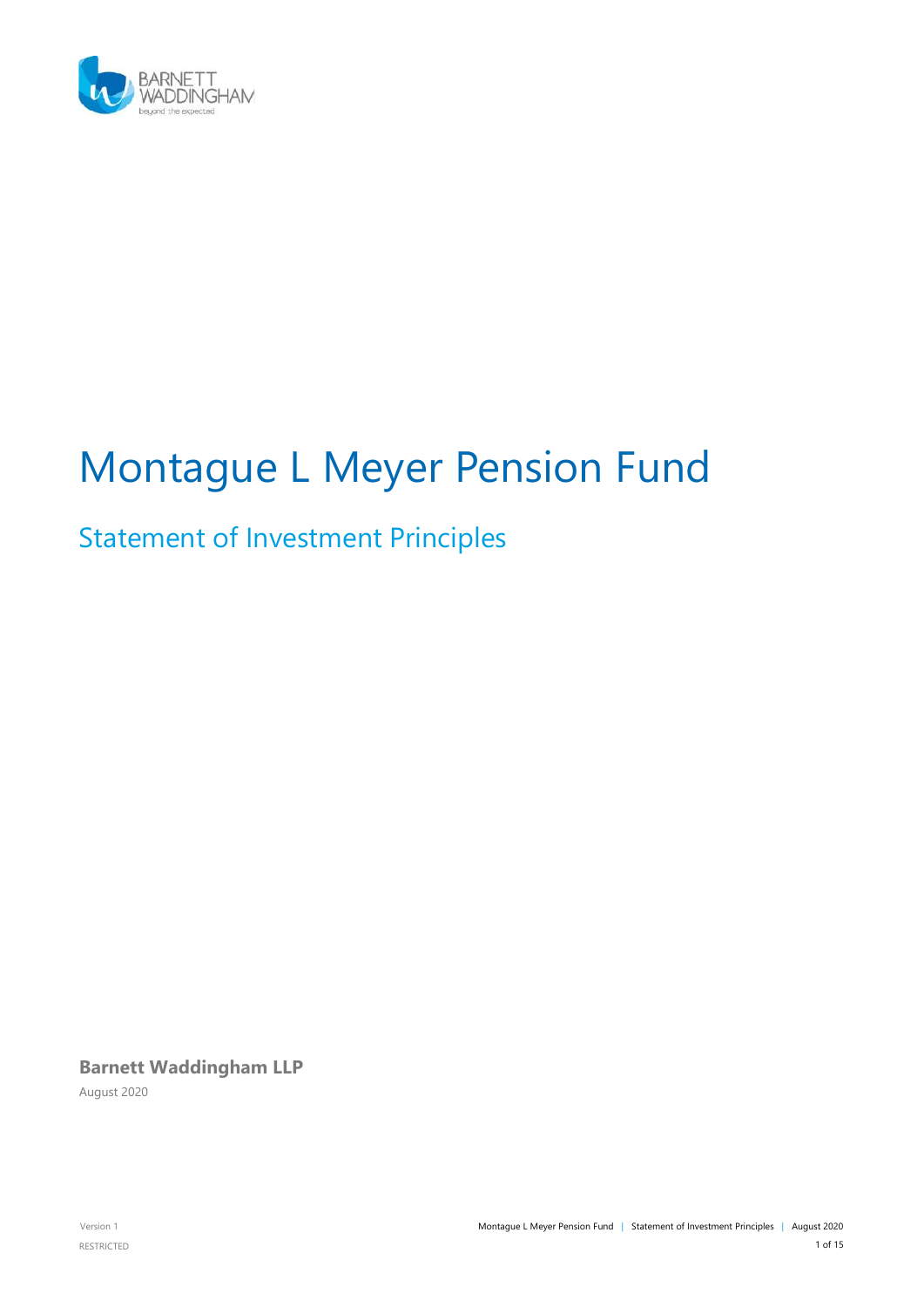

### Contents

| 1.  | $\label{prop:1} \mbox{Introduction} \,\, \ldots \,\, \ldots \,\, \ldots \,\, \ldots \,\, \ldots \,\, \ldots \,\, \ldots \,\, \ldots \,\, \ldots \,\, \ldots \,\, \ldots \,\, \ldots \,\, \ldots \,\, \ldots \,\, \ldots \,\, \ldots \,\, \ldots \,\, \ldots \,\, \ldots \,\, \ldots \,\, \ldots \,\, \ldots \,\, \ldots \,\, \ldots \,\, \ldots \,\, \ldots \,\, \ldots \,\, \ldots \,\, \ldots \,\, \ldots \,\, \ldots \,\, \ldots \,\, \ldots \,\, \ldots \,\,$ |  |
|-----|-------------------------------------------------------------------------------------------------------------------------------------------------------------------------------------------------------------------------------------------------------------------------------------------------------------------------------------------------------------------------------------------------------------------------------------------------------------------|--|
| 2.  |                                                                                                                                                                                                                                                                                                                                                                                                                                                                   |  |
| 3.  |                                                                                                                                                                                                                                                                                                                                                                                                                                                                   |  |
| 4.  |                                                                                                                                                                                                                                                                                                                                                                                                                                                                   |  |
| 5.  |                                                                                                                                                                                                                                                                                                                                                                                                                                                                   |  |
| 6.  |                                                                                                                                                                                                                                                                                                                                                                                                                                                                   |  |
| 7.  |                                                                                                                                                                                                                                                                                                                                                                                                                                                                   |  |
| 8.  |                                                                                                                                                                                                                                                                                                                                                                                                                                                                   |  |
| 9.  | Financially material considerations, non-financial matters, the exercise of voting rights and engagement                                                                                                                                                                                                                                                                                                                                                          |  |
| 10. |                                                                                                                                                                                                                                                                                                                                                                                                                                                                   |  |
| 11. |                                                                                                                                                                                                                                                                                                                                                                                                                                                                   |  |
|     |                                                                                                                                                                                                                                                                                                                                                                                                                                                                   |  |
|     | Appendix 2: Note on financially material considerations, the exercise of rights and engagement activities, and                                                                                                                                                                                                                                                                                                                                                    |  |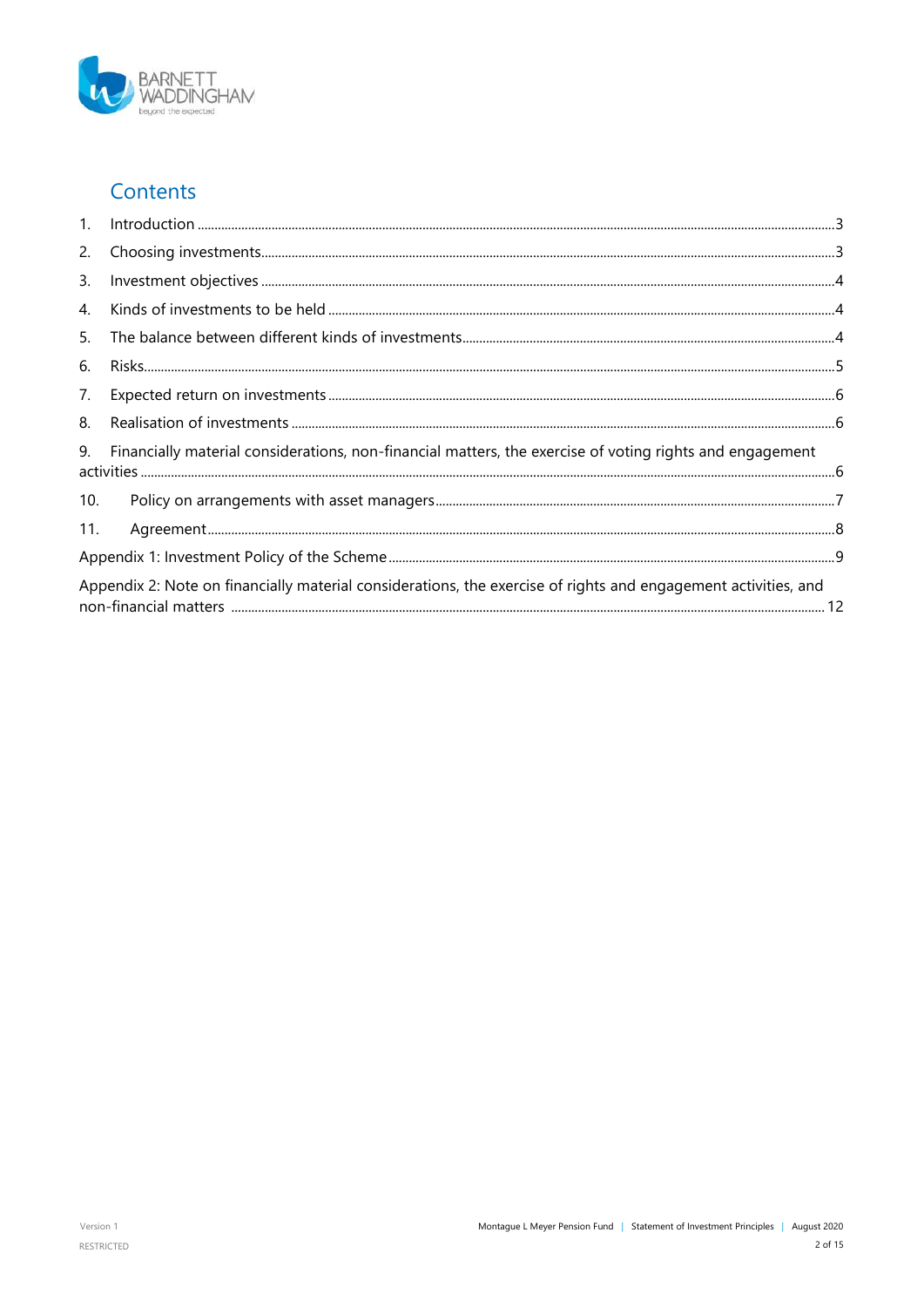

# <span id="page-2-0"></span>1. Introduction

- 1.1. This is the Statement of Investment Principles prepared by the Trustee of the Montague L Meyer Pension Fund (the "Scheme"). This statement sets down the principles which govern the decisions about investments that enable the Scheme to meet the requirements of:
	- the Pensions Act 1995, as amended by the Pensions Act 2004;
	- the Occupational Pension Schemes (Investment) Regulations 2005 as amended by the Occupational Pension Schemes (Investment) (Amendment) Regulations 2010, the Occupational Pension Schemes (Charges and Governance) Regulations 2015 and the Occupational Pension Schemes (Investment and Disclosure) (Amendment and Modification) Regulations 2018; and
	- the Occupational Pension Schemes (Investment and Disclosure) (Amendment) Regulations 2019.
- 1.2. In preparing this statement the Trustee has consulted Meyer Timber Limited, (the "Employer"), and obtained advice from Barnett Waddingham LLP, the Trustee's investment consultants. Barnett Waddingham is authorised and regulated by the Financial Conduct Authority.
- 1.3. The Scheme consists of the Final Salary Section and the Defined Contribution Section. This Statement only covers the Final Salary Section.
- 1.4. This statement has been prepared with regard to the 2001 Myners review of institutional investment (including subsequent updates), and Scheme Funding legislation.
- 1.5. The Trustee will review this statement at least every three years or if there is a significant change in any of the areas covered by the statement.
- 1.6. The investment powers of the Trustee are set out in the Scheme Rules. This statement is consistent with those powers.

### <span id="page-2-1"></span>2. Choosing investments

- 2.1. The Trustee's policy is to set the overall investment target and then monitor the performance of their managers against that target. In doing so, the Trustee considers the advice of their professional advisers, who they consider to be suitably qualified and experienced for this role.
- 2.2. The day-to-day management of the Scheme's assets is delegated to one or more investment managers. The Scheme's investment managers are detailed within Appendix 1 to this Statement. The investment managers are authorised and regulated by the Financial Conduct Authority, and are responsible for stock selection and the exercise of voting rights.
- 2.3. The Trustee reviews the appropriateness of the Scheme's investment strategy on an ongoing basis. This review includes consideration of the continued competence of the investment managers with respect to performance within any guidelines set. The Trustee will also consult the Employer before amending the investment strategy.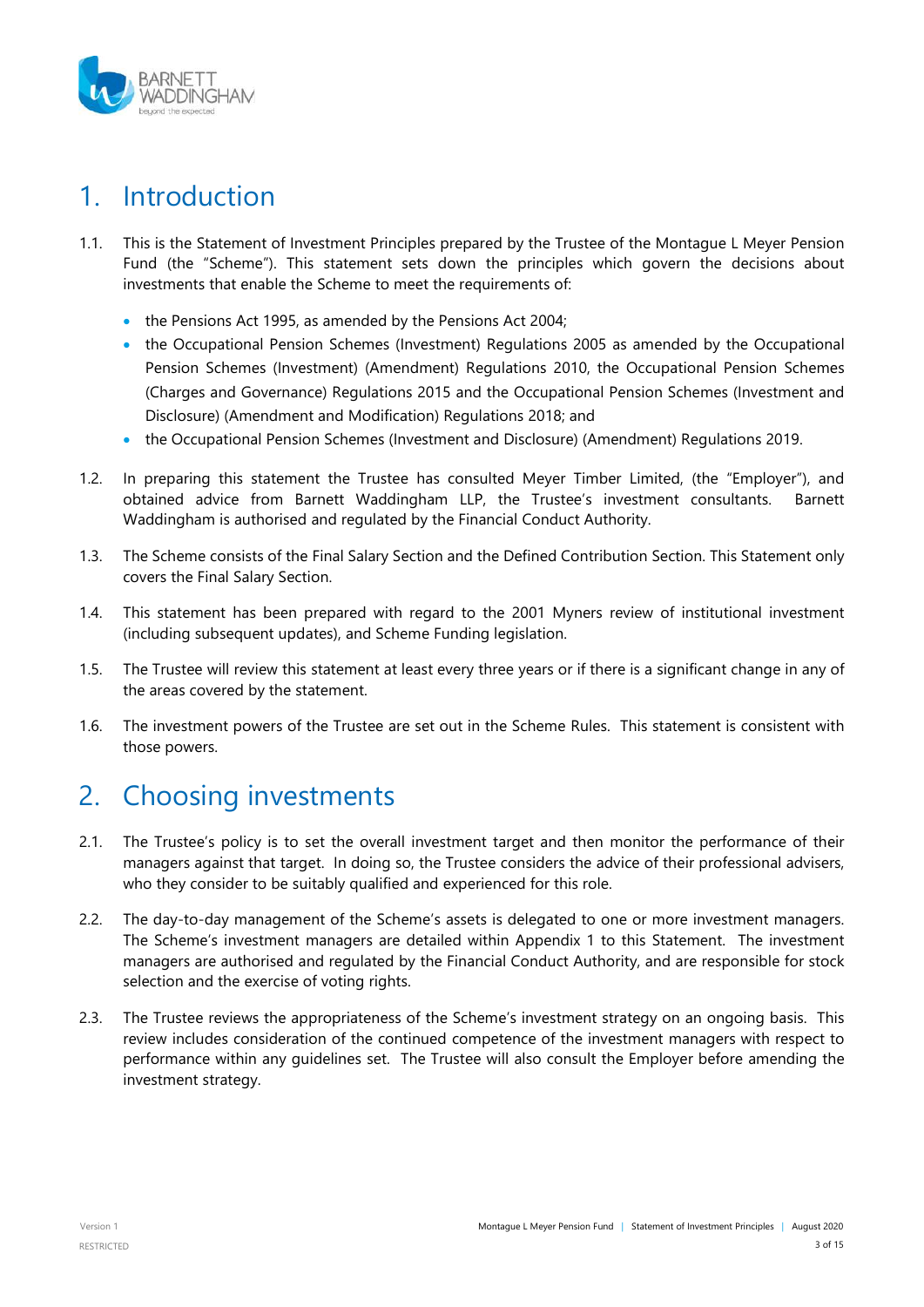

### <span id="page-3-0"></span>3. Investment objectives

- 3.1. The Trustee has discussed key investment objectives in light of an analysis of the Scheme's liability profile as well as the constraints the Trustee faces in achieving these objectives. As a result, the Trustee's main investment objectives are:
	- to ensure that the Scheme can meet the members' entitlements under the Trust Deed and Rules as they fall due;
	- to achieve a long-term positive real return;
	- to manage the expected volatility of the returns achieved in order to control the level of volatility in the Scheme's required contribution levels;
	- to invest in assets of appropriate liquidity which will generate income and capital growth to meet, together with new contributions from the Employer as agreed from time to time, the cost of benefits which the Scheme provides;
	- to reduce the risk of the assets failing to meet the liabilities over the long term; and
	- to minimise the long-term costs of the Scheme by maximising the return on the assets whilst having regard to the above objectives.
- 3.2. The Trustee is aware of the relationship that exists between the particular investment portfolio that is held and the level of funding of the Scheme's liabilities. The Trustee has obtained exposure to investments that they expect will meet the Scheme's objectives as best as possible.

# <span id="page-3-1"></span>4. Kinds of investments to be held

- 4.1. The Scheme is permitted to invest in a wide range of assets including equities, bonds, cash, property, alternatives and annuity policies.
- 4.2. The Trustee monitors from time-to-time the employer-related investment content of their portfolio as a whole and will take steps to alter this should they discover this to be more than 5% of the portfolio. Typically this check is carried out annually by the Scheme's auditors.

# <span id="page-3-2"></span>5. The balance between different kinds of investments

- 5.1. The Scheme invests in assets that are expected to achieve the Scheme's objectives. The allocation between different asset classes is contained within Appendix 1 to this Statement.
- 5.2. The Trustee considers the merits of both active and passive management for the various elements of the portfolio and may select different approaches for different asset classes. The current arrangements are set out within Appendix 1 to this Statement.
- 5.3. From time to time the Scheme may hold cash and therefore deviate from its strategic or tactical asset allocation in order to accommodate for any short-term cashflow requirements or any other unexpected items.
- 5.4. The Trustee is aware that the appropriate balance between different kinds of investments will vary over time and therefore the asset allocation of the Scheme will be expected to change as the Scheme's liability profile matures.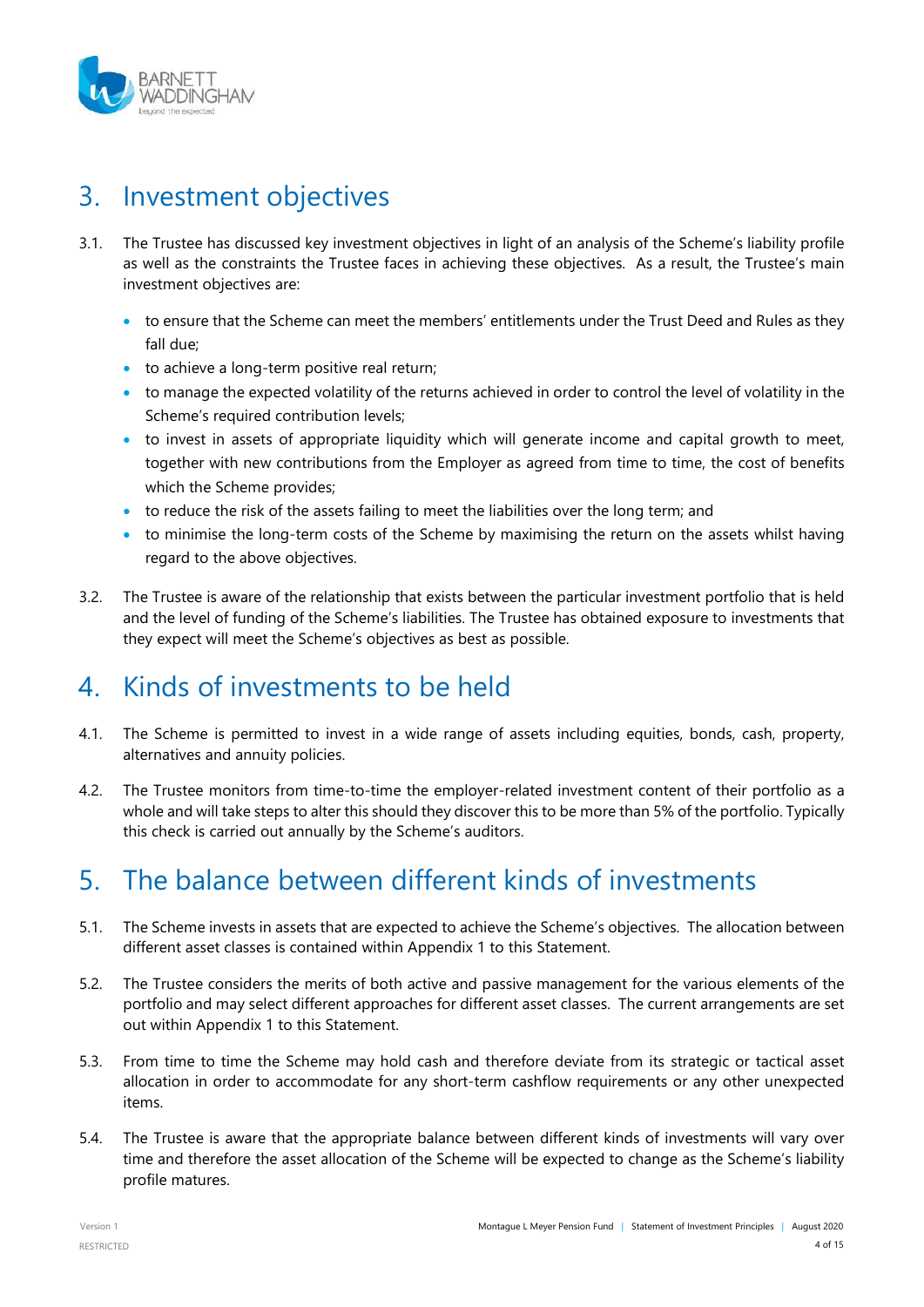

# <span id="page-4-0"></span>6. Risks

6.1. The Trustee has considered the following risks for the Scheme with regard to its investment policy and the Scheme's liabilities, and considered ways of managing/monitoring these risks:

| <b>Risk versus the</b><br><b>liabilities</b> | The Trustee will monitor and review the investment strategy with respect to the<br>liabilities in conjunction with each actuarial valuation. The investment strategy will<br>be set with consideration to the appropriate level of risk required for the funding<br>strategy as set out in the Scheme's Statement of Funding Principles.               |
|----------------------------------------------|--------------------------------------------------------------------------------------------------------------------------------------------------------------------------------------------------------------------------------------------------------------------------------------------------------------------------------------------------------|
| Covenant risk                                | The creditworthiness of the Employer and the size of the pension liability relative to<br>the Employer's earnings are monitored on a regular basis. The appropriate level of<br>investment risk is considered with reference to the strength of the Employer<br>covenant.                                                                              |
| Solvency and<br>mismatching                  | This risk is addressed through the asset allocation strategy and ongoing triennial<br>actuarial valuations. The Trustee is aware that the asset allocation required to<br>minimise the volatility of the solvency position may be different from that which<br>would minimise the volatility on the Scheme's funding basis.                            |
| Asset<br>allocation risk                     | The asset allocation is detailed in Appendix 1 to this Statement and is monitored on<br>a regular basis by the Trustee.                                                                                                                                                                                                                                |
| <b>Liquidity risk</b>                        | The Scheme invests in assets such that there is a sufficient allocation to liquid<br>investments that can be converted into cash at short notice given the Scheme's<br>cashflow requirements. The Scheme's administrators assess the level of cash held<br>in order to limit the impact of the cashflow requirements on the investment policy.         |
| Investment<br>manager risk                   | The Trustee monitors the performance of each of the Scheme's investment<br>managers on a regular basis in addition to having meetings with each manager from<br>time to time as necessary. The Trustee has a written agreement with each<br>investment manager, which contains a number of restrictions on how each<br>investment manager may operate. |
| Governance<br>risk                           | Each asset manager is expected to undertake good stewardship and positive<br>engagement in relation to the assets held. The Trustee monitors these and will<br>report on the managers' practices in their annual Implementation Statement.                                                                                                             |
| <b>ESG/Climate</b><br>risk                   | The Trustee has considered long-term financial risks to the Scheme and ESG factors<br>as well as climate risk are potentially financially material and will continue to develop<br>its policy to consider these, alongside other factors, when selecting or reviewing the<br>Scheme's investments in order to avoid unexpected losses.                 |
| Concentration<br>risk                        | Each investment manager is expected to manage broadly diversified portfolios and<br>to spread assets across a number of individual shares and securities.                                                                                                                                                                                              |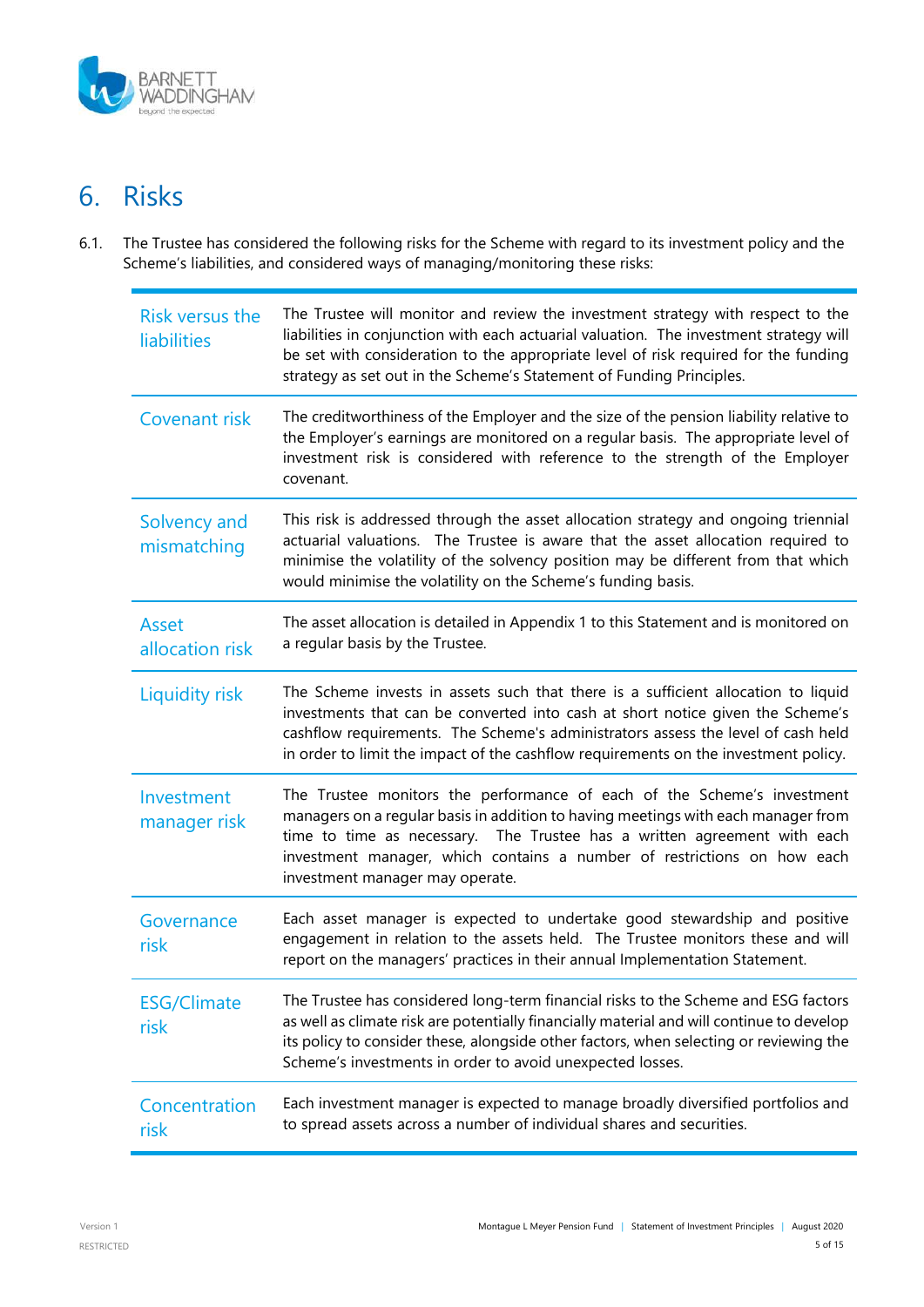

| <b>Currency risk</b>  | The Scheme's liabilities are denominated in sterling. The Scheme may gain exposure<br>to overseas currencies by investing in assets that are denominated in a foreign<br>currency or via currency management.                                                                                                                                       |
|-----------------------|-----------------------------------------------------------------------------------------------------------------------------------------------------------------------------------------------------------------------------------------------------------------------------------------------------------------------------------------------------|
| Loss of<br>investment | The risk of loss of investment by each investment manager and custodian is assessed<br>by the Trustee. This includes losses beyond those caused by market movements<br>(e.g. default risk, operational errors or fraud). The Trustee also undertakes a regular<br>review of the internal controls and processes of each of the investment managers. |

### <span id="page-5-0"></span>7. Expected return on investments

- 7.1. The Trustee has regard to the relative investment return and risk that each asset class is expected to provide. The Trustee is advised by its professional advisors on these matters, who it deems to be appropriately qualified experts. However, the day-to-day selection of investments is delegated to the investment managers.
- 7.2. The Trustee recognises the need to distinguish between nominal and real returns and to make appropriate allowance for inflation when making decisions and comparisons.
- 7.3. In considering the expected return from investments, the Trustee recognises that different asset classes have different long-term expected returns and expected volatilities relative to the liabilities.
- 7.4. Having established the investment strategy, the Trustee monitors the performance of each investment manager against an agreed benchmark as frequently as appropriate according to market conditions and the Scheme's funding position. The Trustee meets the Scheme's investment managers as frequently as is considered appropriate in order to review performance.

### <span id="page-5-1"></span>8. Realisation of investments

- 8.1. The Trustee has delegated the responsibility for buying and selling investments to the investment managers. The Trustee has considered the risk of liquidity as referred to above.
- 8.2. Ultimately, the investments will all have to be sold when the Scheme's life comes to an end. In this situation, the Trustee is aware of the fact that the realisable value of some investments, were there to be a forced sale, might be lower than the market value shown in the Scheme accounts.

# <span id="page-5-2"></span>9. Financially material considerations, non-financial matters, the exercise of voting rights and engagement activities

9.1. The Trustee has set policies in relation to these matters. These policies are set out in Appendix 2.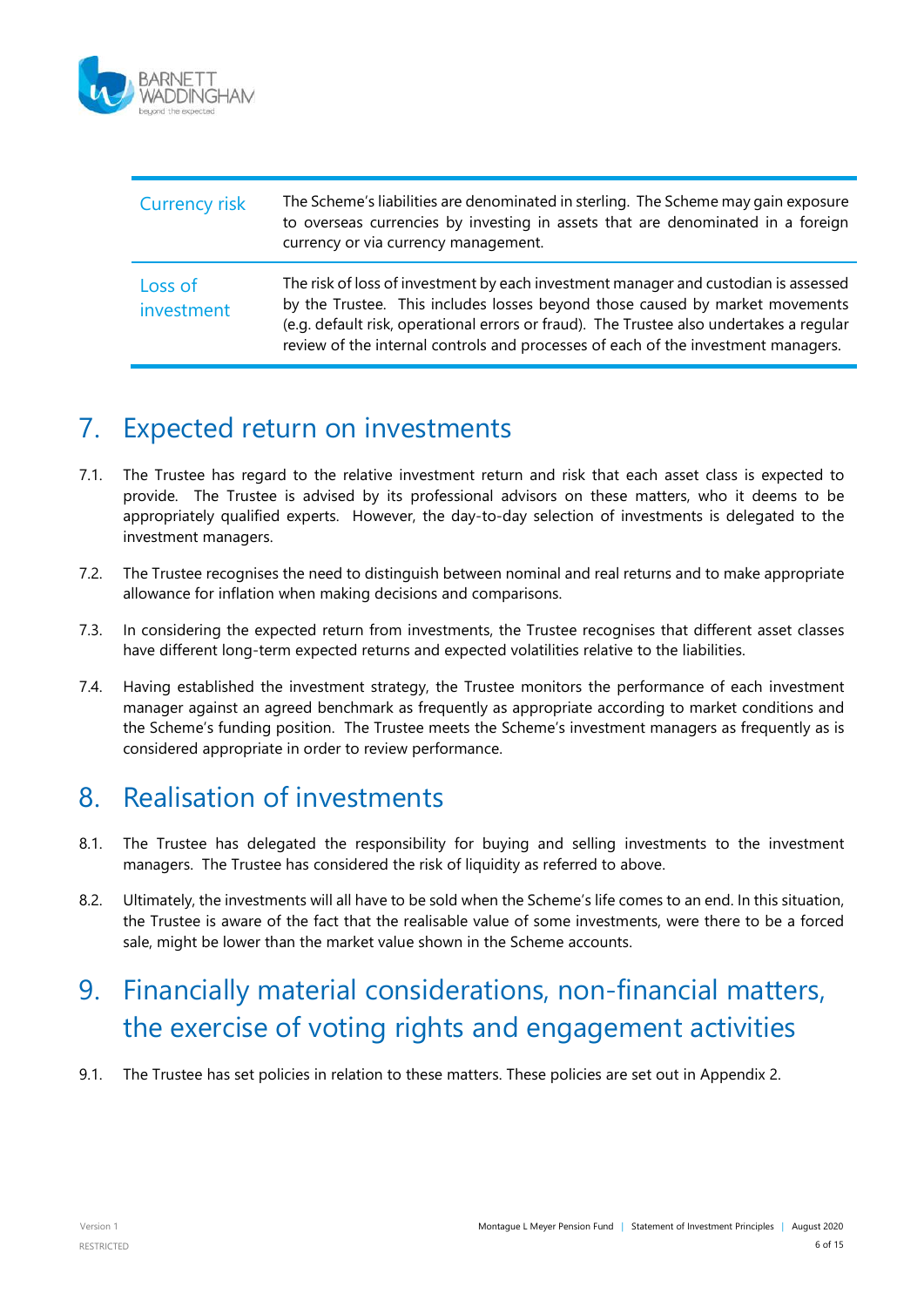

### <span id="page-6-0"></span>10. Policy on arrangements with asset managers

#### **Incentivising alignment with the Trustee's investment polices**

- 10.1. Prior to appointing an investment manager, the Trustee discusses the investment manager's approach to the management of ESG and climate related risks with the Scheme's investment consultant, and how their policies are aligned with the Trustee's own investment beliefs.
- 10.2. When appointing an investment manager, in addition to considering the investment manager's investment philosophy, process and policies to establish how the manager intends to make the required investment returns, the Trustee also considers how ESG and climate risk are integrated into these. If the Trustee deems any aspect of these policies to be out of line with their own investment objectives for the part of the portfolio being considered, they will consider using another manager for the mandate.
- 10.3. The Trustee carries out a strategy review at least every three years where they assess the continuing relevance of the strategy in the context of the Scheme's membership and their aims, beliefs and constraints. The Trustee monitors the investment managers' approach to ESG and climate related risks on an annual basis.
- 10.4. In the event that an investment manager ceases to meet the Trustee's desired aims, including the management of ESG and climate related risks, using the approach expected of them, their appointment will be terminated. The investment managers have been informed of this by the Trustee.
- 10.5. Investment manager ESG policies are reviewed in the context of best industry practice and feedback will be provided to the investment manager.

#### **Incentivising assessments based on medium to long term, financial and non-financial considerations**

- 10.6. The Trustee is mindful that the impact of ESG and climate change has a long-term nature. However, the Trustee recognises that the potential for change in value as a result of ESG and climate risk may occur over a much shorter term than climate change itself. The Trustee acknowledges this in their investment management arrangements.
- 10.7. When considering the management of objectives for an investment manager (including ESG and climate risk objectives), and then assessing their effectiveness and performance, the Trustee assesses these over a rolling timeframe. The Trustee believes the use of rolling timeframes, typically 3 to 5 years, is consistent with ensuring the investment manager makes decisions based on an appropriate time horizon. Where a fund may have an absolute return or shorter term target, this is generally supplementary to a longer term performance target. In the case of assets that are actively managed, the Trustee expects this longer term performance target to be sufficient to ensure an appropriate alignment of interests.
- 10.8. The Trustee expects investment managers to be voting and engaging on behalf of the Scheme's holdings and the Scheme monitors this activity within the Implementation Statement in the Scheme's Annual Report and Accounts. The Trustee does not expect ESG considerations to be disregarded by the investment managers in an effort to achieve any short term targets.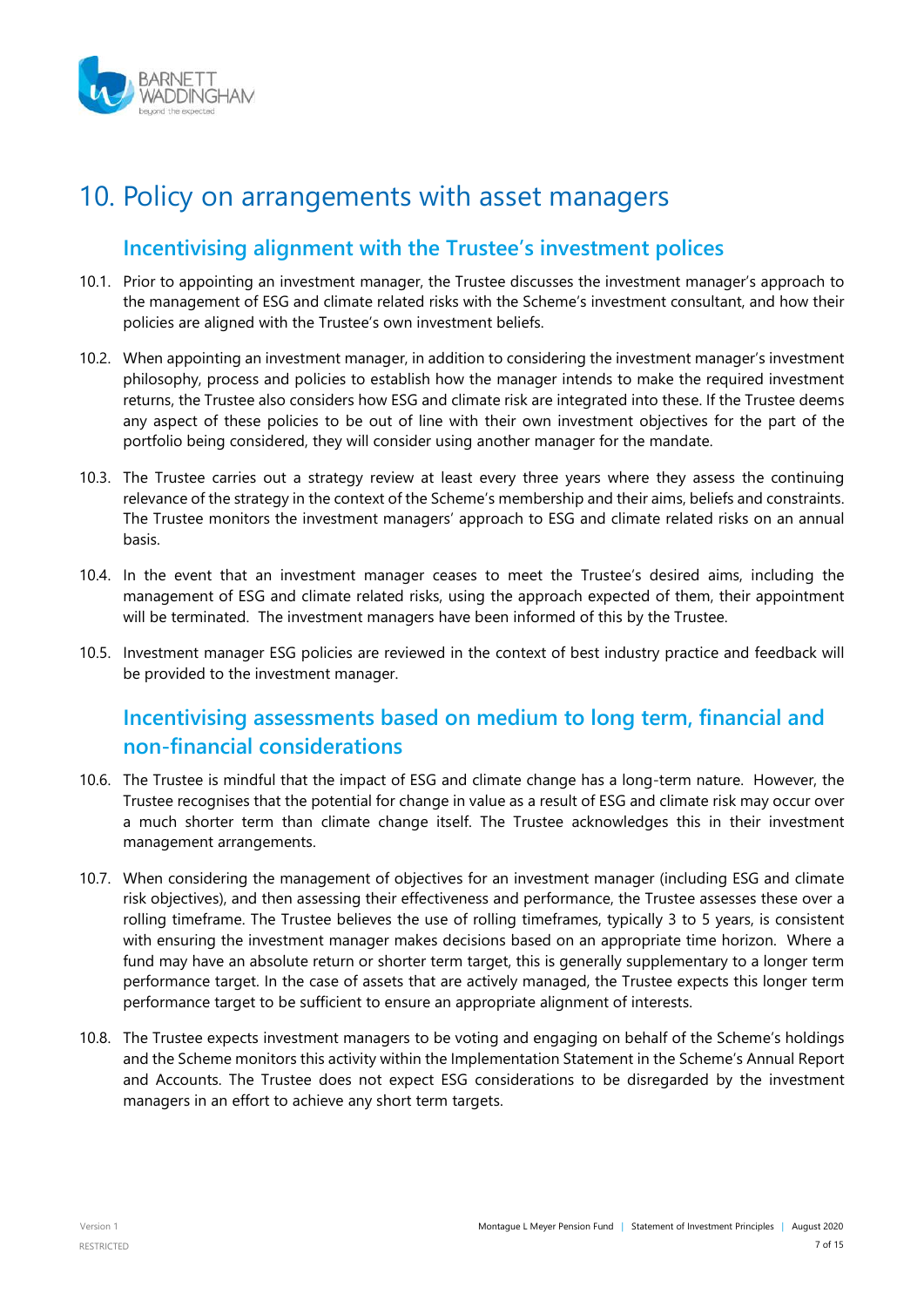

#### **Method and time horizon for assessing performance**

- 10.9. The Trustee monitors the performance of their investment managers over medium to long term periods that are consistent with the Trustee's investment aims, beliefs and constraints.
- 10.10. The Scheme invests exclusively in pooled funds. The investment manager is remunerated by the Trustee based on the assets they manage on behalf of the Trustee. As the funds grow, due to successful investment by the investment manager, they receive more and as values fall they receive less.
- 10.11. The Trustee believes that this fee structure enables the investment manager to focus on long-term performance without worrying about short term dips in performance significantly affecting their revenue.
- 10.12. The Trustee asks the Scheme's investment consultant to assess if the asset management fee is in line with the market when the manager is selected, and the appropriateness of the annual management charges are considered regularly as part of the review of the Statement of Investment Principles.

#### **Portfolio turnover costs**

- 10.13. The Trustee acknowledges that portfolio turnover costs can impact on the performance of their investments. Overall performance is assessed as part of the quarterly investment monitoring process.
- 10.14. During the investment manager appointment process, the Trustee may consider both past and anticipated portfolio turnover levels. When underperformance is identified, deviations from the expected level of turnover may be investigated with the investment manager concerned if it is felt they may have been a significant contributor to the underperformance. Assessments reflect the market conditions and peer group practices. The Trustee acknowledges that for some asset classes, such as LDI, a higher turnover of contracts such as repurchase agreements, can be beneficial to the fund from both a risk and cost perspective.

#### **Duration of arrangement with asset manager**

- 10.15. For the open-ended pooled funds in which the Scheme invests, there are no predetermined terms of agreement with the investment managers.
- 10.16. The suitability of the Scheme's asset allocation and its ongoing alignment with the Trustee's investment beliefs is assessed every three years, or when changes deem it appropriate to do so more frequently. As part of this review the ongoing appropriateness of the investment managers, and the specific funds used, is assessed.

# <span id="page-7-0"></span>11. Agreement

11.1. This statement was agreed by the Trustee, and replaces any previous statements. Copies of this statement and any subsequent amendments will be made available to the Employer, the investment managers, the actuary and the Scheme auditor upon request.

 $k$ Alash

**Signed: Date:** 22 September 2020

**On behalf of the Trustee of the Montague L Meyer Pension Fund**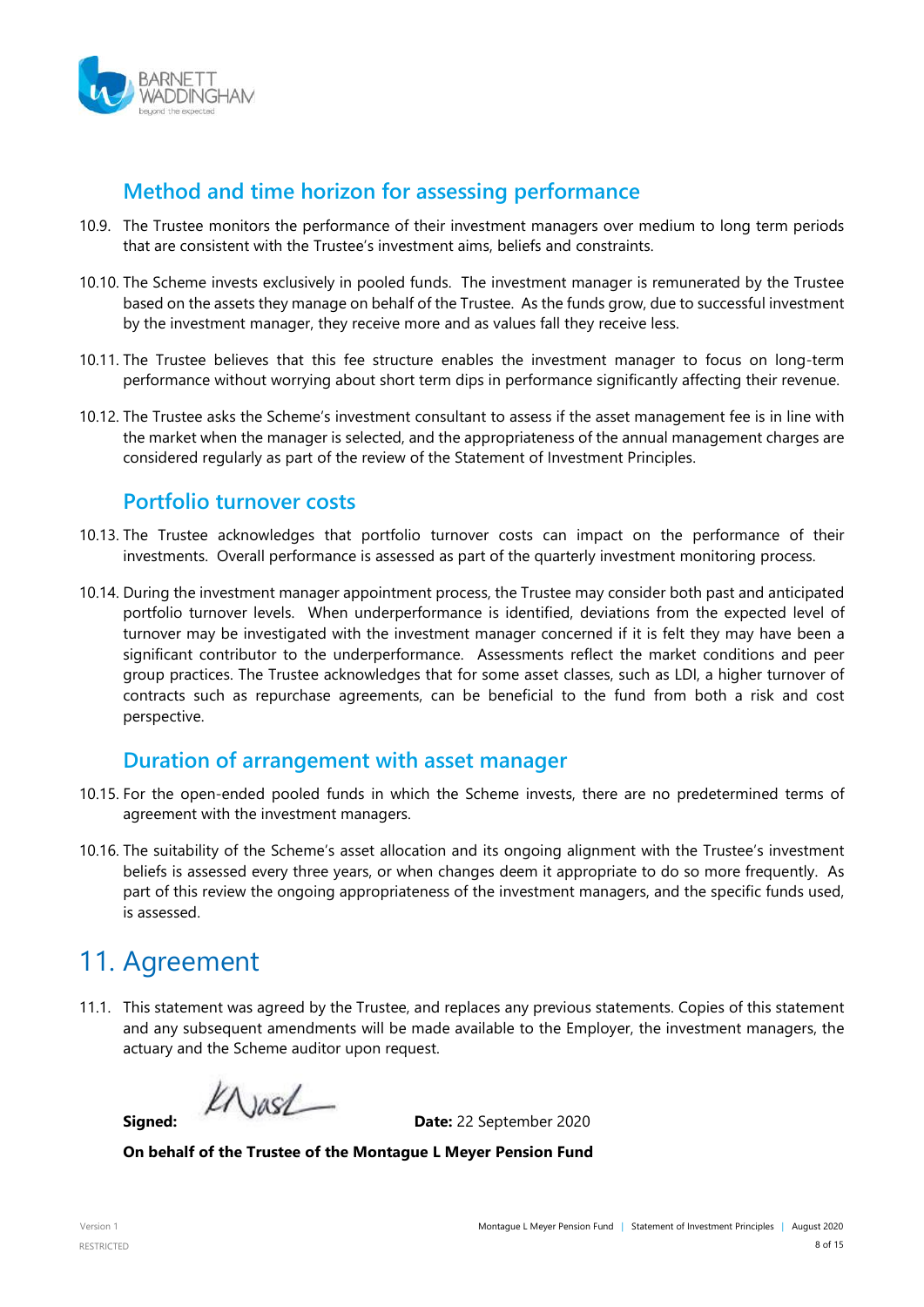

# **Appendix 1: Investment policy of the Scheme**

### <span id="page-8-0"></span>1. The balance between different kinds of investment

The Scheme has a strategic asset allocation as set out in the table below, which has been agreed after considering the Scheme's liability profile, funding position, expected return of the various asset classes and the need for diversification.

The Trustee recognises that the asset allocation of investments in different asset classes will vary over time as a result of market movements.

| <b>Portfolio</b>     | <b>Asset Class</b>       | <b>Asset allocation</b> |
|----------------------|--------------------------|-------------------------|
| Growth portfolio     | Diversified growth funds | 33%                     |
| Protection portfolio | Corporate bonds and LDI  | 67%                     |
| <b>Total</b>         |                          | 100%                    |

The Trustee has have instructed Legal & General to manage a leveraged LDI Solution for the Scheme. This was designed to target initial interest rate and inflation hedge ratios of broadly 100% of the liabilities on the technical provisions basis. The LDI solution comprises L&G's Matching Core Funds, which consist of fixed interest and index-linked gilts and interest rate and inflation swaps.

# <span id="page-8-1"></span>2. Choosing investments

The Trustee has appointed BlackRock, Schroders and Legal & General to carry out the day-to-day investment of the Scheme's Final Salary section assets. The Trustee also has a separate Additional Voluntary Contributions contract for the investment of members' AVCs. The investment managers and AVC provider are authorised and regulated by the Financial Conduct Authority.

The investment benchmarks and objectives for the investment managers are given below: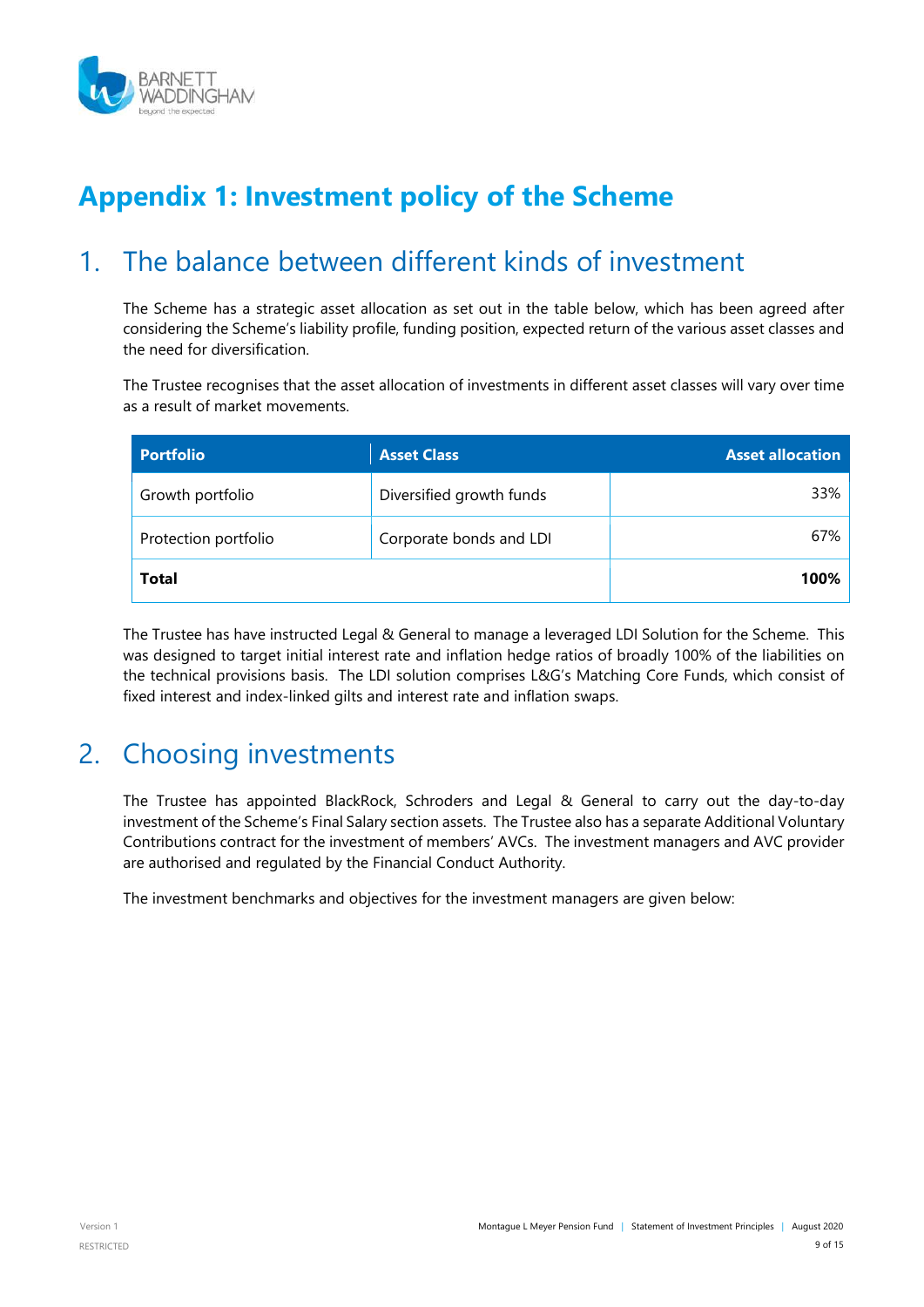

| <b>Investment manager</b> | <b>Fund</b>                                        | <b>Benchmark</b>                                                    | <b>Objective</b>                                                                     |
|---------------------------|----------------------------------------------------|---------------------------------------------------------------------|--------------------------------------------------------------------------------------|
| <b>Blackrock</b>          | Dynamic Diversified<br>Growth Fund                 | 3 month LIBOR                                                       | Outperform benchmark<br>by 3% pa net of fees<br>over a three year period             |
| Schroders                 | Diversified Growth<br>Fund                         | <b>Consumer Prices Index</b><br>inflation                           | Outperform benchmark<br>by 5% pa net of fees<br>over a five to seven<br>year period  |
| <b>LGIM</b>               | <b>Active Corporate Bonds</b><br>(All Stocks) Fund | Markit iBoxx £ Non-Gilt<br>Index                                    | Outperform the<br>benchmark by 0.75% pa<br>(before fees) over a<br>three year period |
|                           | Absolute Return Bond<br>Fund                       | 3-month sterling LIBOR                                              | Outperform the<br>benchmark by<br>1.50% pa (before fees)<br>over a three year period |
|                           | LDI Matching Core<br>Funds                         | Provide leveraged<br>exposure to a gilt and<br>swap composite index | Track the benchmark                                                                  |

The performance of the investment managers will be monitored as frequently as the Trustee considers appropriate in light of the prevailing circumstances. The monitoring takes into account both short-term and long-term performance.

# 3. Fee agreements

The fee arrangements with the investment managers are summarised below: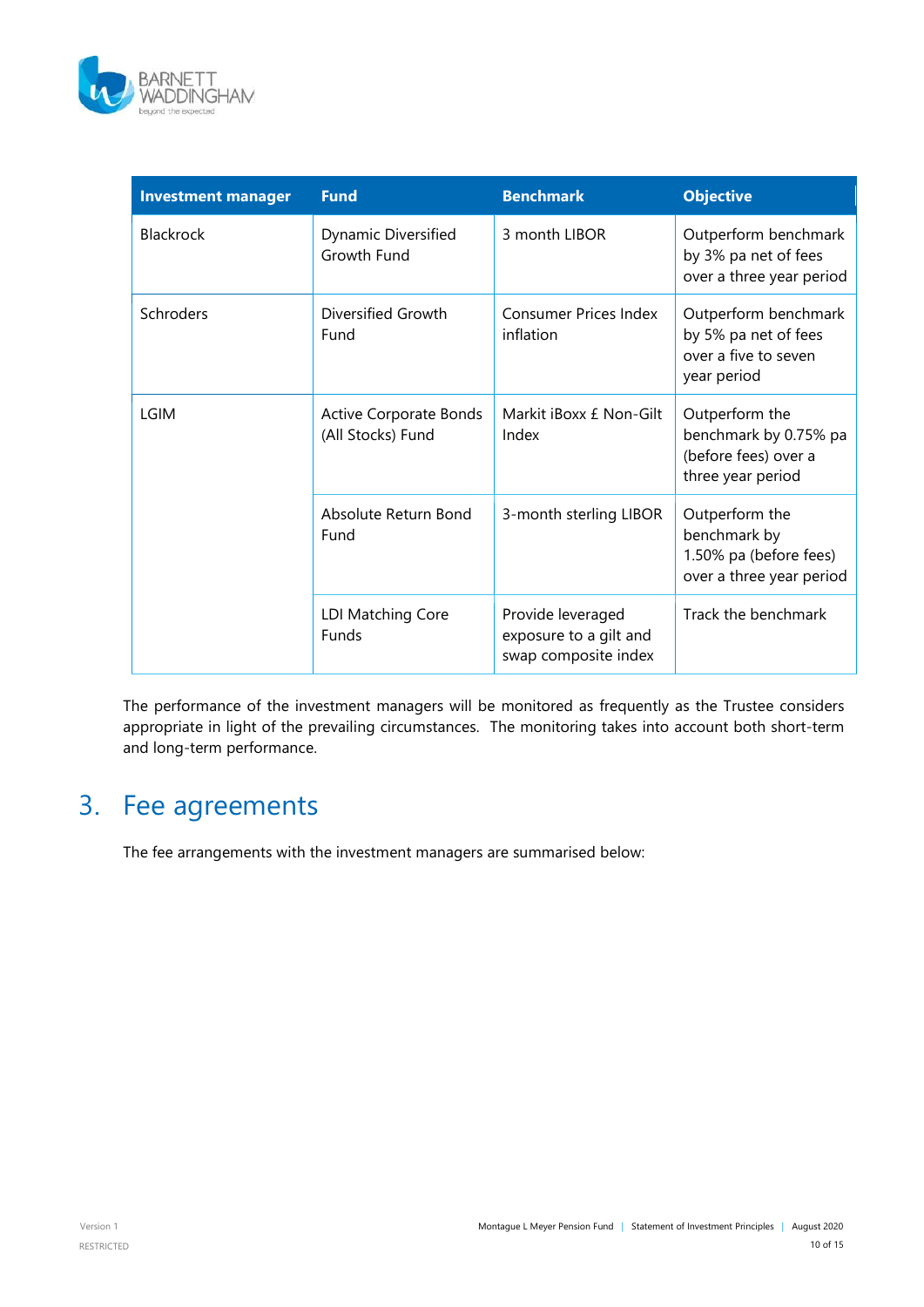

| <b>Manager</b>   | <b>Fund</b>                                 | <b>Annual Management Charges</b> |
|------------------|---------------------------------------------|----------------------------------|
| <b>Blackrock</b> | Dynamic Diversified Growth<br>Fund          | $0.55%$ pa                       |
| Schroders        | Schroders Life Diversified<br>Growth Fund   | $0.65%$ pa                       |
| <b>LGIM</b>      | Active Corporate Bonds (All<br>Stocks) Fund | 0.20% pa                         |
|                  | Absolute Return Bond Fund                   | $0.25%$ pa                       |
|                  | LDI Matching Core Funds                     | $0.24%$ pa                       |

The Trustee has appointed Barnett Waddingham LLP to advise on investment matters. Barnett Waddingham are normally remunerated on a time-cost basis, although fixed fees may be agreed for specific tasks.

### 4. Investments and disinvestments

Routine investments and disinvestments will not normally be made into or from the Active Corporate Bonds All Stocks Fund or the LDI Matching Core Funds, because the assets invested in these funds have been chosen to provide approximate interest rate and inflation matching against the Scheme's liabilities. Therefore, any investments and disinvestments will usually made so as to move the actual asset allocation more in line with the target asset allocation, but leaving aside the investments in the Active Corporate Bonds All Stocks Fund or the LDI Matching Core Funds. However in the event that cash flows out of the Scheme (for example large CETV payments) are large enough to materially affect the liability profile, disinvestments may be made from the hedging assets.

For example, the Trustee has chosen to invest one third of the Fund's total assets in diversified growth funds, split equally between BlackRock and Schroders. If the actual allocation to diversified growth funds is more than one third at the date when a disinvestment is required, then the disinvestment would usually come from whichever is the larger of the BlackRock and Schroders funds. Alternatively, if the actual allocation to diversified growth funds is less than one third, then the disinvestment would usually come from the Absolute Return Bond Fund (as the only other fund available).

In the event that one of the LDI Matching Core Funds requires additional collateral as part of a deleveraging event, LGIM will automatically first use any cash held. If that is not sufficient, LGIM will then draw on the assets in the LGIM Absolute Return Bond Fund. If this is not sufficient, then the Trustee will be given the opportunity by LGIM to disinvest from non-LGIM assets.

In the event that an LDI Fund pays out collateral as part of a re-leveraging event, LGIM will automatically invest this in the Absolute Return Bond Fund.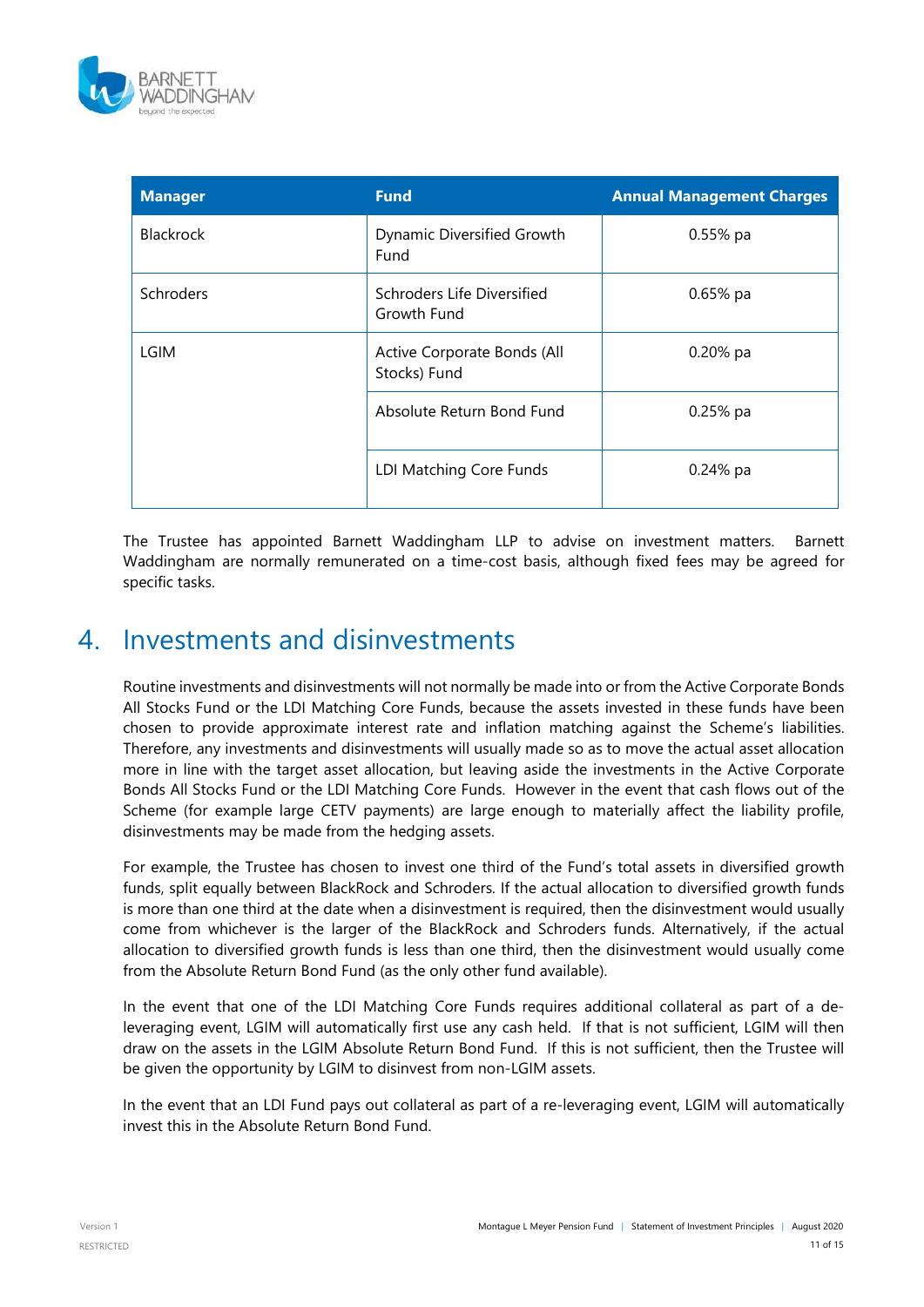

# **Appendix 2: Note on financially material considerations, the exercise of rights and engagement activities, and nonfinancial matters**

### Policy on financially material considerations

The Trustee believes that Environmental, Social and Governance ("ESG") factors are financially material – that is, they have the potential to impact the value of the Scheme's investments from time-to-time. The Trustee appreciates that the method of incorporating ESG in the investment strategy and process will differ between asset classes.

The Trustee has reviewed the approach to ESG of all of the managers taking into account UN Principles for Responsible Investment scores where appropriate. The Trustee is comfortable that the funds currently invested in by the Scheme are managed in accordance with their views on financially material factors, as set out in this policy. This position is monitored periodically, at least annually. As part of the monitoring process the Trustee is provided with quarterly updates on governance and engagement activities of the managers and input from the investment advisors on ESG matters. The Trustee has the opportunity to meet the managers and question them on policies. The views set out below will be taken into account when appointing and reviewing managers.

The Trustee has elected to invest the Scheme's assets through pooled funds. The choice of underlying funds is made by the Trustee after taking advice from their investment consultant. The Trustee, and the managers of the underlying funds, takes into account ESG factors (including climate change risks) in their decisions in relation to the selection, retention and realisation of investments.

The Trustee takes those factors into account in the selection, retention and realisation of investments as follows:

**Selection of investments:** assess the investment managers' ESG integration credentials and capabilities, including stewardship, as a routine part of requests for information/proposals as well as through other regular reporting channels.

**Retention of investments:** Developing a robust monitoring process in order to monitor ESG considerations on an ongoing basis by regularly seeking information on the responsible investing policies and practices of the investment managers.

**Realisation of investments:** The Trustee will request information from investment managers about how ESG considerations are taken into account in decisions to realise investments.

The Trustee will also take those factors into account as part of its investment process to determine a strategic asset allocation, and consider them as part of ongoing reviews of the Scheme's investments.

A summary of the Trustee's views for each asset class in which the Scheme invests is outlined below.

#### Diversified Growth Funds

The Trustee believes that ESG issues will be financially material to the risk-adjusted returns achieved by the Scheme's diversified growth fund managers over the Trustee's intended time horizon for the investment in question. The investment process for any diversified growth fund manager should take ESG into account when selecting holdings. The Trustee also supports engagement activities and, where relevant, the exercise of rights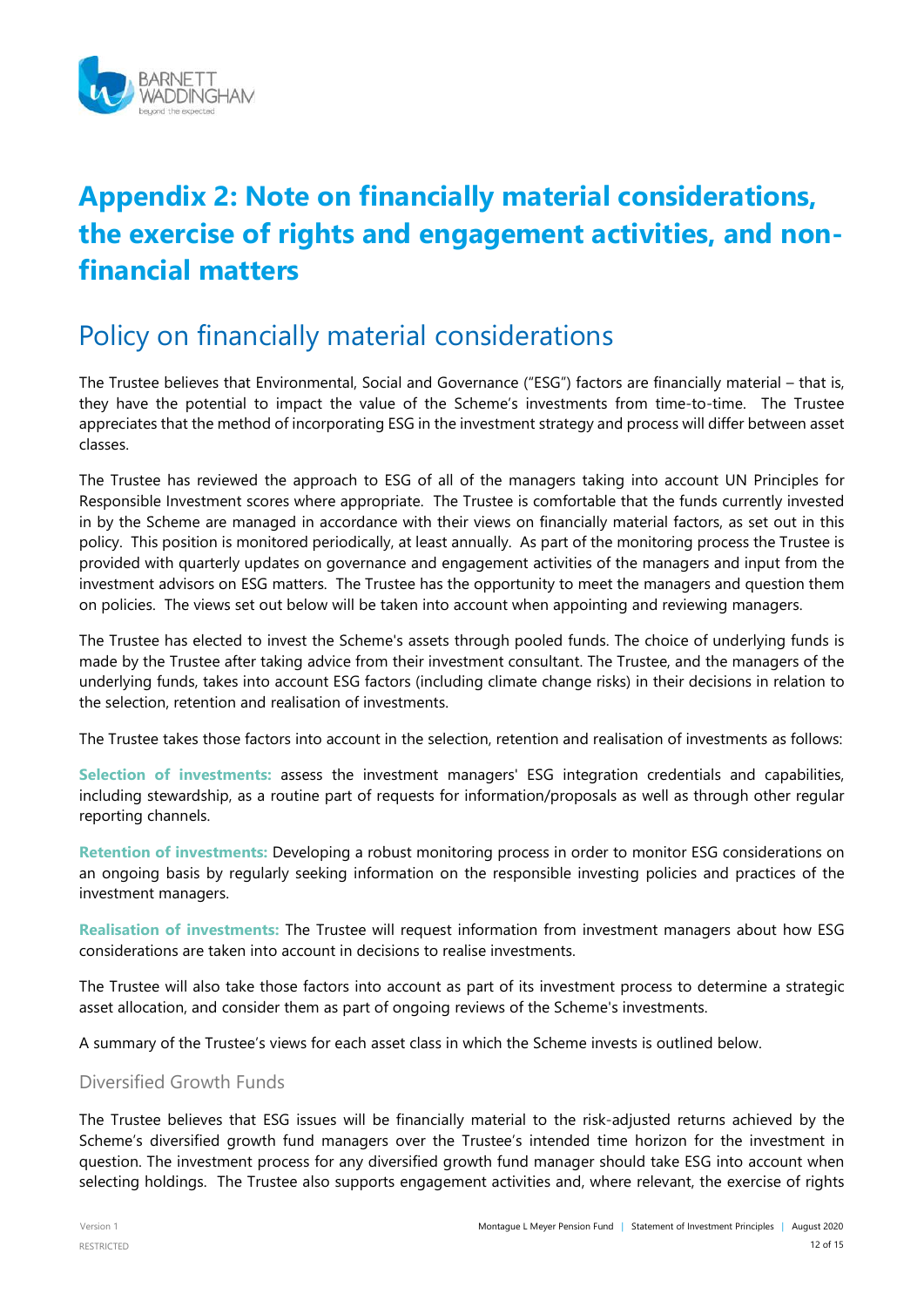

attaching to the investments by the Scheme's diversified growth fund manager. However, the process for incorporating ESG issues should be consistent with, and proportionate to, the rest of the investment process.

Corporate Bonds

The Trustee believes that ESG issues will be financially material to the risk-adjusted returns achieved by the Scheme's credit holdings over the Trustee's intended time horizon for the investment in question. The investment process for the manager should take ESG into account when selecting holdings. The Trustee also supports engagement activities, although they appreciate that fixed income assets do not typically provide voting rights. The process for incorporating ESG issues should be consistent with, and proportionate to, the rest of the investment process.

#### Liability Driven Investment

The Trustee believes that ESG issues are not financially material to the risk-adjusted returns achieved by the Scheme's Liability Driven Investment strategy, given its sole purpose is to provide a hedge against the Scheme's exposure to movements in nominal interest rates and inflation.

The Trustee will continue to monitor and assess ESG factors, and risks and opportunities arising from them, as follows:

- The Trustee will obtain regular training as part of their wider role on ESG considerations in order to understand fully how ESG factors including climate change could impact the Scheme and its investments;
- As part of ongoing monitoring of the Scheme's investment managers, the Trustee will use any ESG ratings information available within the pensions industry or provided by its investment consultant, to assess how the Scheme's investment managers take account of ESG issues; and
- Through their investment consultant the Trustee will request that all of the Scheme's investment managers provide information about their ESG policies, and details of how they integrate ESG into their investment processes on an annual basis.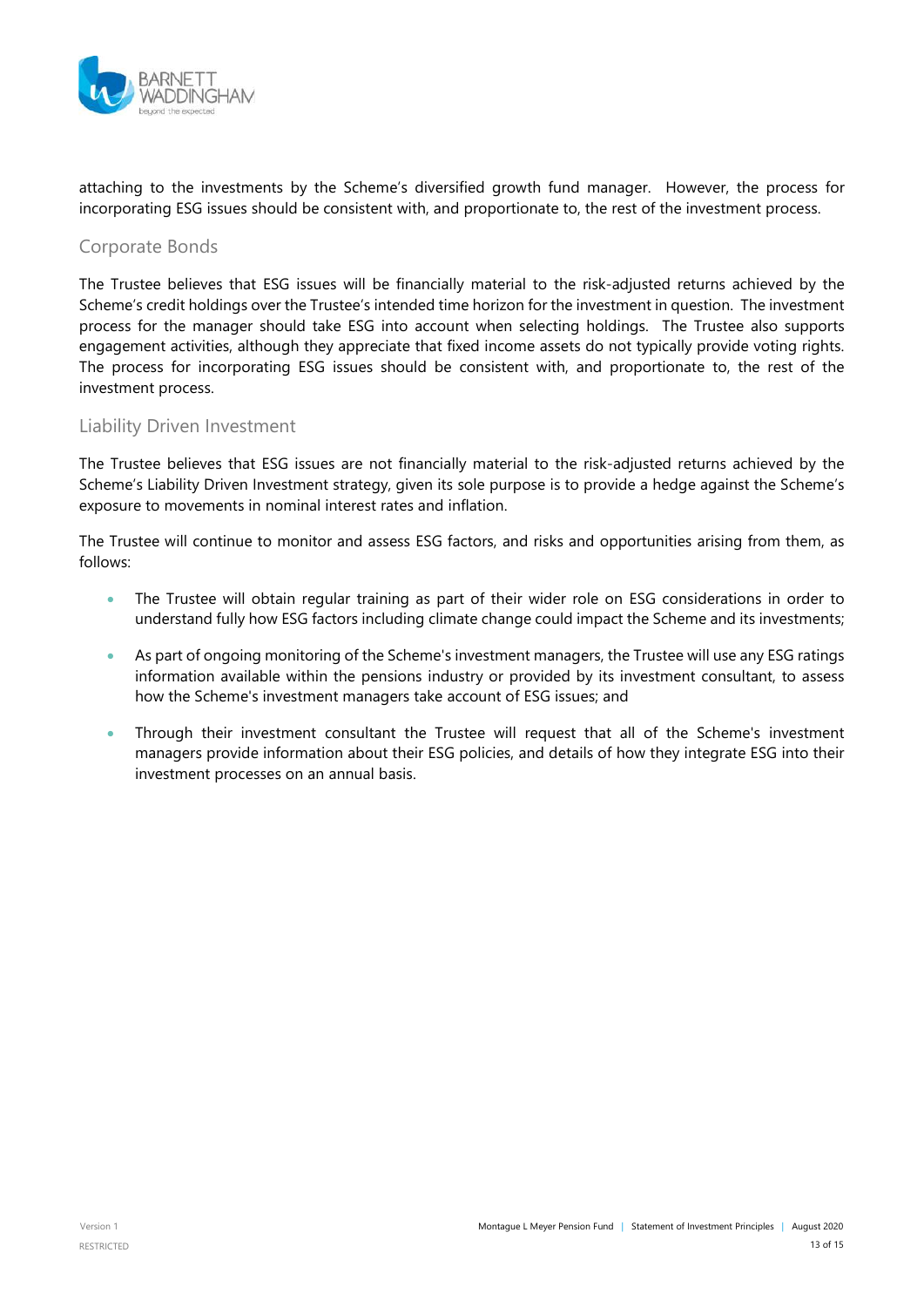

# Policy on the exercise of voting rights

The Trustee's policy on the exercise of rights attaching to investments, including voting rights, and in undertaking engagement activities in respect of the investments is that these rights should be exercised by the investment managers on the Trustee's behalf. In doing so, the Trustee expects that the investment managers will use their influence as major institutional investors to exercise the Trustee's rights and duties as shareholders, including where appropriate engaging with underlying investee companies to promote good corporate governance, accountability and to understand how those companies take account of ESG issues in their businesses.

The Trustee will monitor and engage with the investment managers about relevant matters (including matters concerning an issuer of debt or equity, including their performance, strategy, capital structure, management of actual or potential conflicts of interest, risks, social and environmental impact and corporate governance), through the Scheme's investment consultant.

Investment managers will be asked to provide details of their stewardship policy and engagement activities on at least an annual basis. The Trustee will, with input from their investment consultant, monitor and review the information provided by the investment managers. Where possible and appropriate, the Trustee will engage with their investment managers for more information and ask them to confirm that their policies comply with the principles set out in the Financial Reporting Council's UK Stewardship Code.

# Policy on engagement activities

The Trustee acknowledges the importance of ESG and climate risk within their investment framework. When delegating investment decision making to their investment managers they provide their investment managers with a benchmark they expect the investment managers to either follow or outperform. The investment manager has discretion over where in an investee company's capital structure it invests (subject to the restrictions of the mandate), whether directly or as an asset within a pooled fund.

The Trustee is of the belief that ESG and climate risk considerations extend over the entirety of a company's corporate structure and activities, i.e. that they apply to equity, credit and property instruments or holdings. The Trustee also recognise that ESG and climate related issues are constantly evolving and along with them so too are the products available within the investment management industry to help manage these risks.

The Trustee considers it to be a part of their investment managers' roles to assess and monitor developments in the capital structure for each of the companies in which the managers invest on behalf of the Scheme or as part of the pooled fund in which the Scheme holds units.

The Trustee also considers it to be part of their investment managers' roles to assess and monitor how the companies in which they are investing are managing developments in ESG related issues, and in particular climate risk, across the relevant parts of the capital structure for each of the companies in which the managers invest on behalf of the Scheme.

Should an investment manager be failing in these respects, this should be captured in the Scheme's regular performance monitoring.

The Scheme's investment managers are granted full discretion over whether or not to invest in the Principal Employer's business. Through their consultation with the Principal Employer when setting this Statement of Investment Principles, the Trustee has made the Principal Employer aware of their policy on ESG and climate